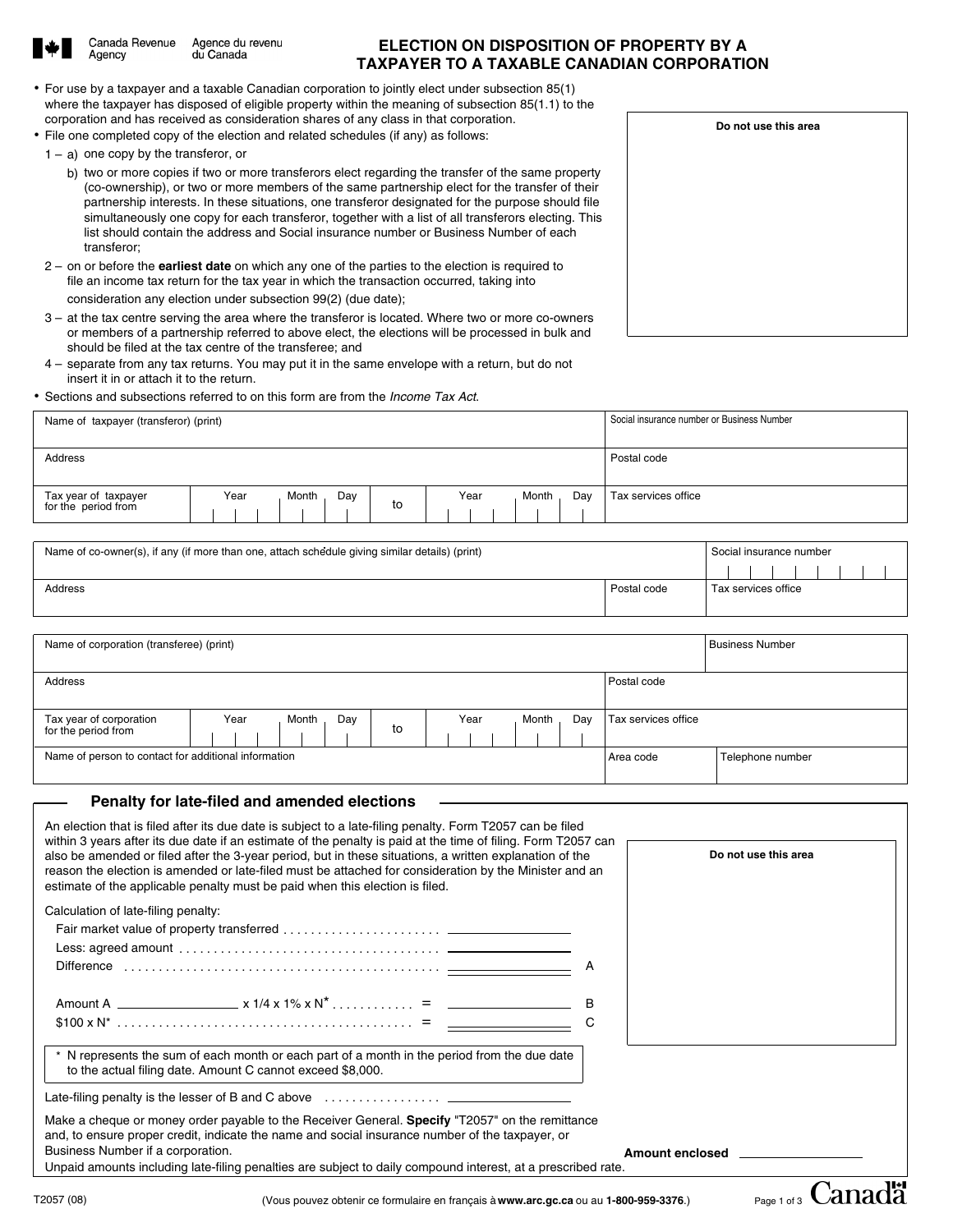### **Information required**

On the following page, list, describe, and state the fair market value of transferred properties. The description and fair market value of the consideration received has to be shown opposite the related property transferred. Where the transferred property is a partnership interest, attach a schedule of the calculation of the adjusted cost base. If space on the form is insufficient, attach schedules giving similar details. You have to designate the order of disposition of each depreciable property. With this election you do not have to file the following materials: schedules supporting this designation, documentation relating to the responses to the questions below, and a brief summary of the method of evaluating the fair market value of each property transferred. However you have to keep them as the Canada Revenue Agency may ask to see them at a later date.

| 1 – Is there a written agreement relating to this transfer?<br>2 - Does a price adjustment clause apply to any of the properties? (See the Interpretation                                                                                                                                                           | <b>Yes</b><br>Yes | <b>No</b><br><b>No</b> |
|---------------------------------------------------------------------------------------------------------------------------------------------------------------------------------------------------------------------------------------------------------------------------------------------------------------------|-------------------|------------------------|
| 3 - Do any persons other than the taxpayer own or control directly or indirectly any shares of any class of the                                                                                                                                                                                                     | Yes<br>Yes        | Nο<br>No               |
| a) Have all or substantially all (90% or more) of all the properties of the corporation(s) been transferred to                                                                                                                                                                                                      | Yes<br>Yes<br>Yes | No<br>No<br><b>No</b>  |
| If yes,<br>a)<br>have they been acquired after V-Day in a transaction considered not to be at arm's length?<br>b)<br>since V-Day, has the taxpayer or any person from whom shares were acquired in a<br>C)<br>non-arm's length transaction received any subsection 83(1) dividends for transferred shares? (If yes, | <b>Yes</b><br>Yes | No<br>Nο               |
| provide details of amounts and dates received and attach a schedule.) [10] provide details of amounts and dates received and attach a schedule.)<br>7 – Is the agreed amount of any of the transferred properties based on an estimate of fair market value on                                                      | Yes<br>Yes<br>Yes | No<br>No<br>No         |
| 8 – Has an election under subsection 26(7) of the Income Tax Application Rules (Form T2076) been filed by or                                                                                                                                                                                                        | Yes               | N٥                     |
| Where shares of the capital stock of a private corporation are included in the property disposed of, provide the following:                                                                                                                                                                                         |                   |                        |

| Name of corporation (print) | <b>Business Number</b> | Paid-up capital of shares transferred |  |  |
|-----------------------------|------------------------|---------------------------------------|--|--|
|                             |                        |                                       |  |  |

## **Description of shares received**

| Number of shares<br>transferor received                    | Class of shares | Redemption value<br>per share | Paid-up capital | Voting or<br>non-voting | Are shares<br>retractable? * |  |  |  |  |
|------------------------------------------------------------|-----------------|-------------------------------|-----------------|-------------------------|------------------------------|--|--|--|--|
|                                                            |                 |                               |                 |                         | Yes<br>No                    |  |  |  |  |
|                                                            |                 |                               |                 |                         | No<br>Yes                    |  |  |  |  |
|                                                            |                 |                               |                 |                         | Yes<br>No                    |  |  |  |  |
|                                                            |                 |                               |                 |                         | Yes<br>No                    |  |  |  |  |
|                                                            |                 |                               |                 |                         | Yes<br>No                    |  |  |  |  |
| * Petropholic means redeemable at the entian of the holder |                 |                               |                 |                         |                              |  |  |  |  |

\* Retractable means redeemable at the option of the holder.

### **Informative notes**

- The rules for section 85 elections are complex. Essential information is contained in Information Circular, IC76-19 and Interpretation Bulletins, IT-169, IT-291, and IT-378.
- Complete all the information areas and answer all questions. If this form is incomplete, the Canada Revenue Agency may consider the election invalid, and subsequent submissions may be subject to a late-filing penalty.
- If the agreed amount exceeds the adjusted cost base of the property in the election, you must report the difference as a capital gain, as income or a combination of both, whichever applies.